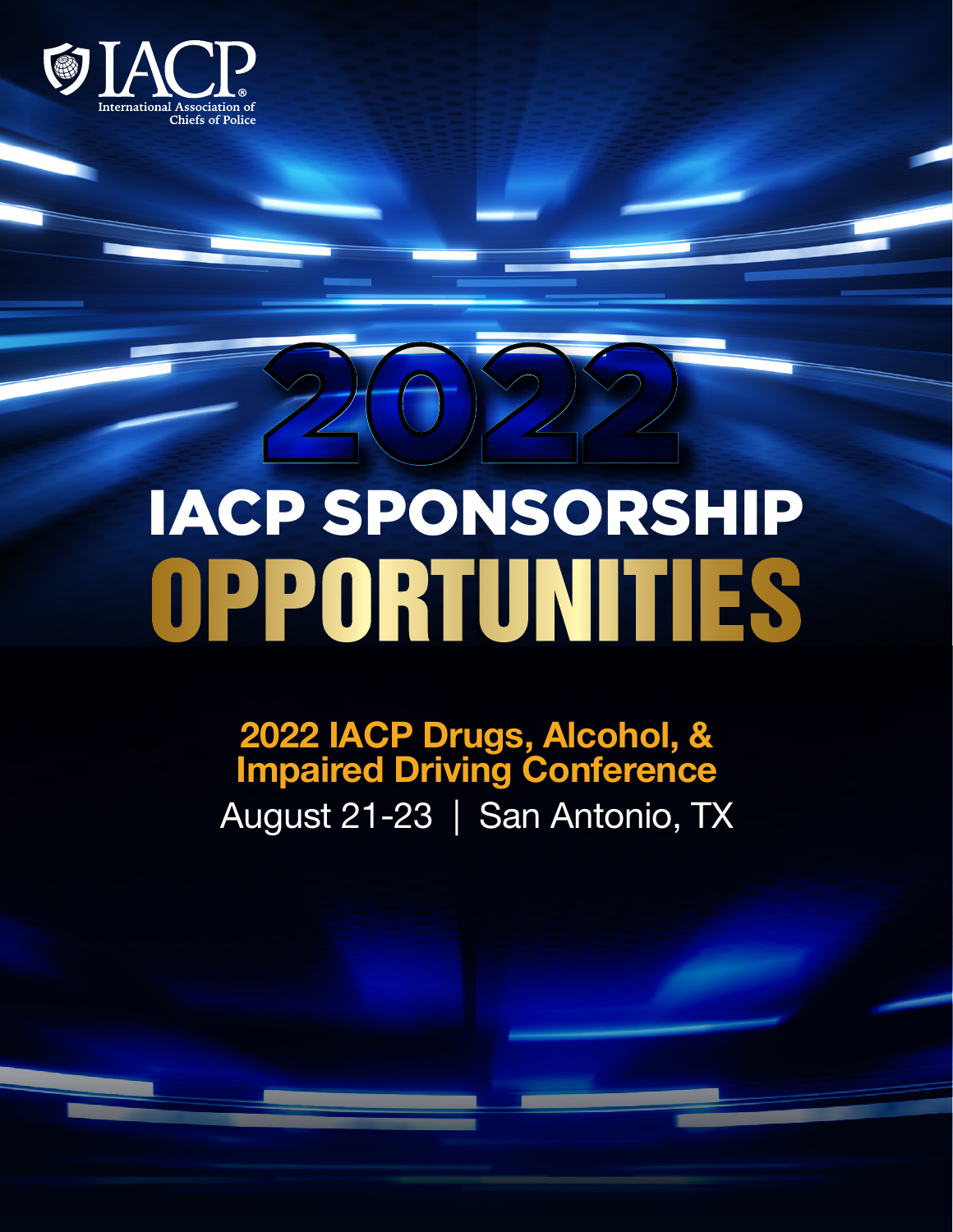

# August 21-23 • San Antonio, TX

**WHO ATTENDS?** Drug recognition experts, law enforcement with hands-on experience in their agencies, toxicologists, prosecutors, and traffic safety practitioners.



Learn more at **[www.theIACP.org/DAIDConference](http://www.theIACP.org/DAIDConference)**

### **Industry Leader Sponsor.......................................................................................\$10,000**

#### **4 Available**

- Opportunity to host a session (deadlines and restrictions apply)
- **Logo on Welcome Reception signage**
- $Six(6)$  full conference registrations
- Complimentary tabletop exhibit
- **Logo recognition on the event website**
- **Logo recognition on on-site signage**
- Company profile in the conference mobile app
- Banner ad in mobile app
- Complimentary post-conference opt-in only attendee list
- Inclusion iCn the IACP distributed Sponsor Wrap-Up email to all attendees (Logo and 50-word company description.)

#### **Education Category Sponsor................................................................................\$8,000 Available Categories: DRE (Drug Recognition Expert), Impaired Driving, Prosecutors, Toxicologists, Traffic Safety**

As an Education Category sponsor, you will have logo recognition outside and inside he selected category room and the opportunity to provide a promo item for placement in the selected category room.

- Opportunity for thought leadership blog piece on DAID topic to be available to attendees online
- Four  $(4)$  full conference attendee registrations
- Opportunity for a tabletop exhibit
- $\Box$  Company profile in the mobile app
- **Logo recognition on conference signage and on** mobile app
- Complimentary post-conference opt-in only attendee list
- Inclusion in the IACP distributed Sponsor Wrap-Up email to all attendees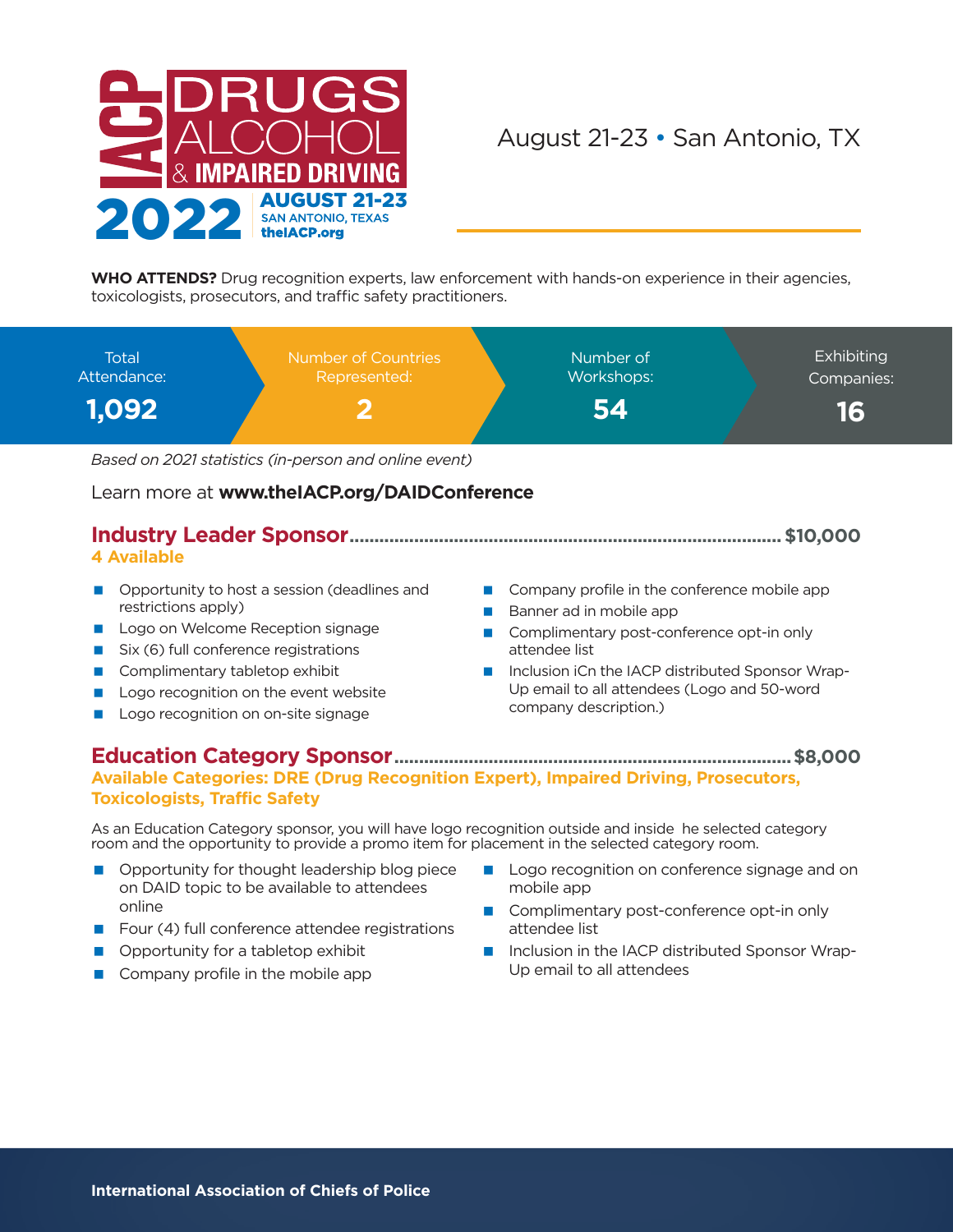# **Attendee Experience Sponsor................................................................................6,000**

- Opportunity to brand a DAID 2022 Item distributed to all attendees
- Four (4) full-conference registrations
- **Complimentary tabletop exhibit**
- **Logo recognition on the event website**
- **Logo recognition on on-site signage**

#### **Choose one Conference Enhancement:**

- **Lanyards** Lanyard featuring your logo and the DAID 2022 logo distributed to all attendees upon arrival. Imprint is one-color only and colors are chosen by IACP in coordination with the conference look
- **Room Keys** Be the first brand attendees see with your custom art on their guest room keys. Use as part of a booth promo to drive traffic to your booth, or to deliver a company message
- Company profile on the conference mobile app
- Complimentary post-conference opt-in only attendee list
- Inclusion in the IACP distributed Sponsor Wrap-Up email to all attendees (Logo only)
	- **Conference Notebook** Conference notebooks featuring your logo distributed to all conference attendees

# **Mobile App....................................................................................................................\$8,000**

- Branded secondary splash screen upon opening Complimentary tabletop exhibit
- My Schedule logo watermark
- Banner ad with landing page on dashboard
- **Multimedia video**
- Company profile on the conference mobile app
- **Exhibitor List Highlight**
- Three  $(3)$  Push Notifications (1 per day)
- Four  $(4)$  full conference registrations

#### **Break Sponsors............................................................................................................\$6,000**

#### **4 Available**

- $\blacksquare$  Three (3) full conference registrations
- Complimentary tabletop exhibit
- **Logo recognition on Break signage**
- **Logo recognition on the conference website**
- Company profile on the conference mobile app

## **Exhibit Opportunities**

#### **Tabletop Exhibit .............................................................................................................. \$2,500**

#### Includes:

- $\Box$  One six (6) ft draped table and two chairs
- $\blacksquare$  Two (2) complimentary full-conference registrations
- Company profile on the conference mobile app
- Complimentary post-conference opt-in only attendee list
- Inclusion in the IACP distributed Sponsor Wrap-Up email to all attendees (Logo only)

Complimentary post-conference opt-in only attendee list

2022 IACP SPONSORSHIP<br>**OPPORTUNITIES** 



- 
- 
- **Logo recognition on the event website**
- Complimentary post-conference opt-in only attendee list
- Inclusion in the IACP distributed Sponsor Wrap-Up email to all attendees (Logo only)
- 
- 
- **Logo recognition on on-site signage**
- 
-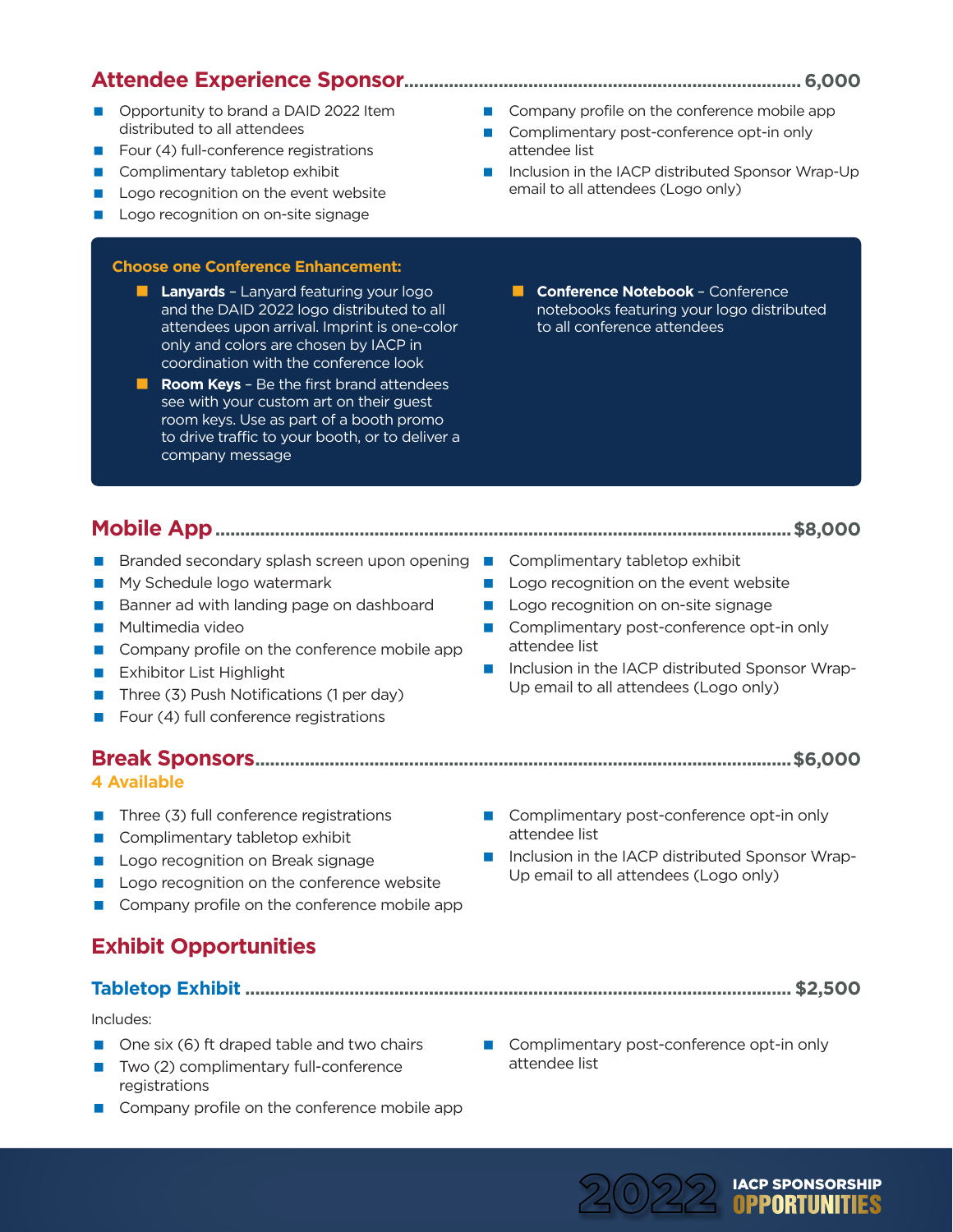# *NEW!* **Sponsor|Exhibitor Add-on Only**

**Solutions Showcase Presentation.................................................................................\$1,000**

Opportunity to host a (lunch) session during the event. IACP to provide room and list in official program.

**Space permitting Transformation Compete with DAID Programming** 

# *NEW!* **DRE Section Membership Meeting & Reception**

#### **Supporter Sponsorships ...............................................................................................\$6,000 3 Available**

4-5pm Meeting 5-6pm Reception

- $\blacksquare$  Three (3) full conference registrations, Including access to DRE Section Membership Meeting & Reception
- **Logo recognition on meeting & reception** signage
- **Logo recognition on the event website**
- Company profile on the conference mobile app
- Complimentary post-conference opt-in only attendee list
- **Inclusion in the IACP distributed Sponsor Wrap-**Up email to all attendees (Logo Only)

For Sponsorship & Marketing Opportunities: **Heather Shuster**



**202-437-1986 sponsorship@theIACP.org**